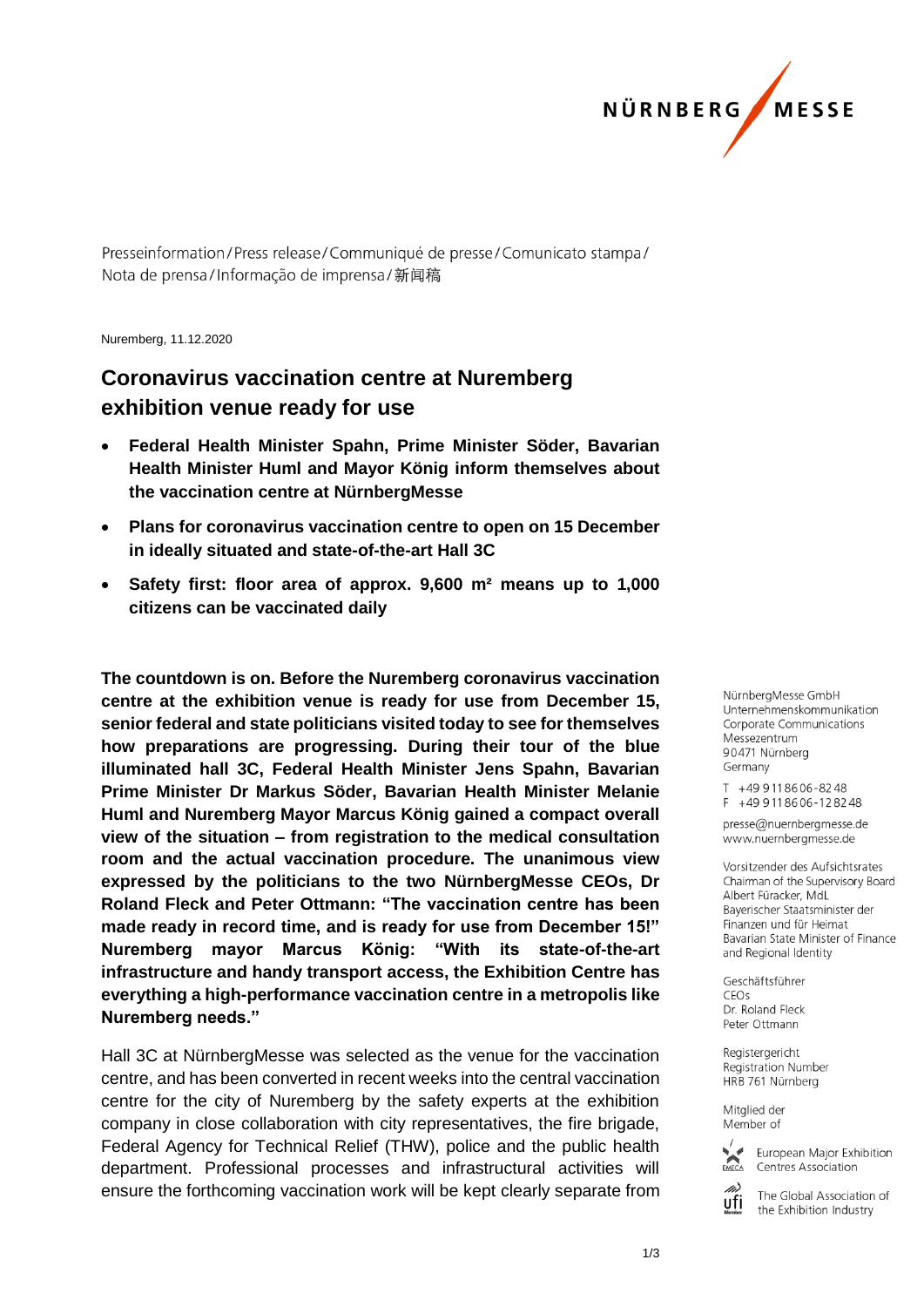

the exhibition and congress business, which is expected to resume during 2021.

## **Important role for NürnbergMesse in combatting the virus**

NürnbergMesse responded quickly to the request from its two main shareholders, the city of Nuremberg and the Free State of Bavaria, to set up a vaccination centre: "For us, it goes without saying that we will assist the population of Nuremberg in the middle of the pandemic," says Dr Roland Fleck, CEO of the NürnbergMesse Group. "Immediately after the coronavirus pandemic broke out, we made our halls available to store disinfectants and protective masks. Now we are taking our commitment a step further by setting up the vaccination centre for the city." Fleck's fellow CEO Peter Ottmann underlines the clear signal the vaccination centre sends out: "The international exhibition sector is one of the groups most strongly affected by the restrictions imposed by the pandemic. By establishing the vaccination centre we are sending out a strong signal in the fight against the virus, and at the same time we are helping to get reallife exhibition activities back on track!"

## **Up to 1,000 vaccinations a day**

The Nuremberg vaccination centre will start work on 15 December and remain in operation until at least 30 June 2021. If everything goes to plan, the medical professionals in Hall 3C will be able to vaccinate as many as 1,000 people each day. Thanks to its ease of access by public transport and private passenger vehicles, its extensive grounds and the infrastructure available on-site – electricity, water, sanitary facilities and data cables – the Exhibition Centre is the perfect venue for the planned mass vaccination programme.

The most advanced of the halls at NürnbergMesse, Hall 3C, was selected because of its good transport access within the Exhibition Centre, directly facing the "Messe" underground station; its large, pillarless interior; and also logistical considerations. Hygiene factors were also particularly important: Hall 3C not only has a total floor area of about 9,600 m² but also offers a highly efficient ventilation system that replaces all the air in the hall up to six times an hour. Nuremberg stand construction firm Mesomondo, a specialist in modular and individual stand designs, is responsible for the interior work of converting the hall into a vaccination centre. Thanks to its commitment, NürnbergMesse is making an important contribution to the fight against coronavirus, and is helping to ensure that exhibitions and congresses will once again be able to take place in Nuremberg, the City of Trade Fairs.